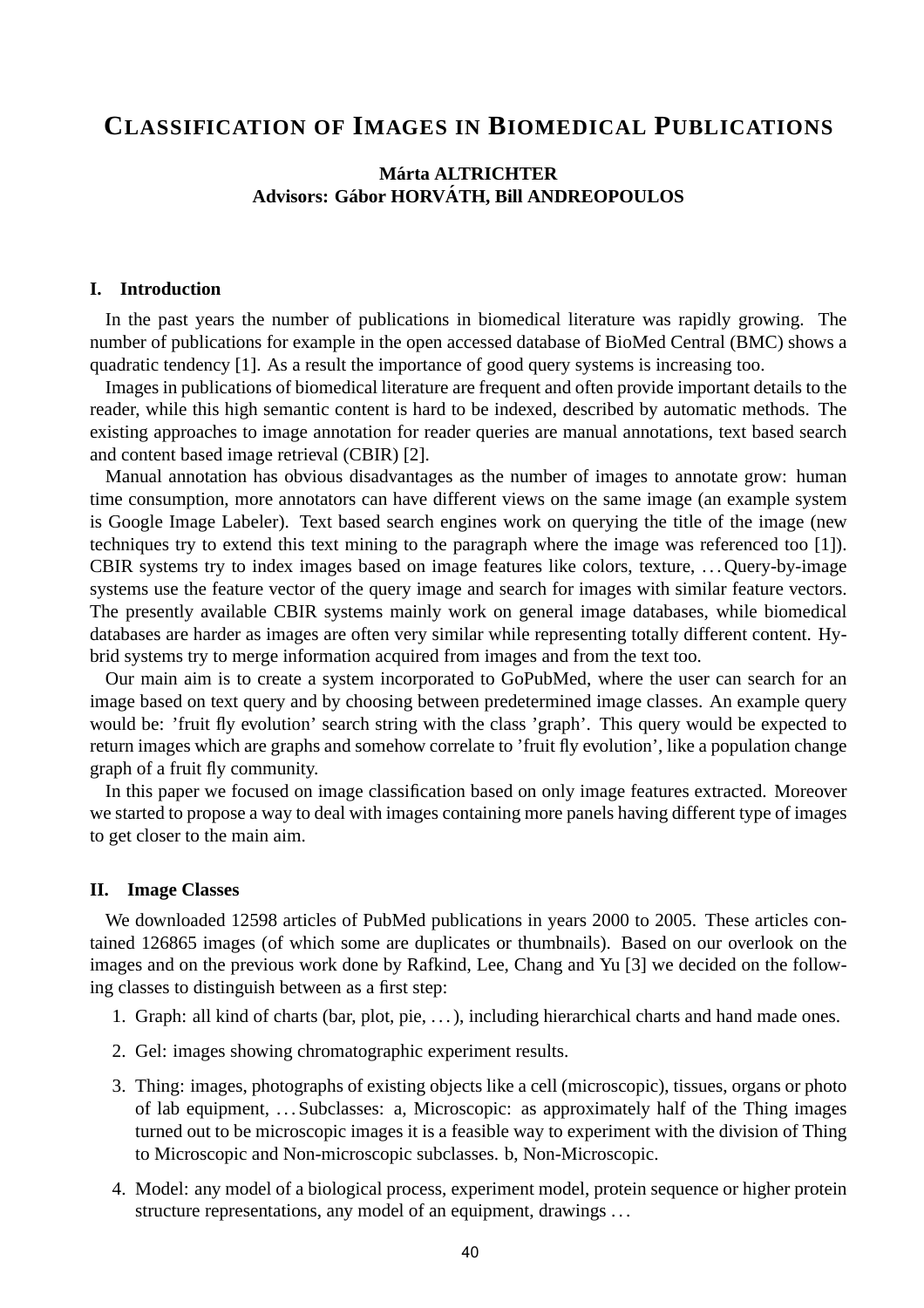

Figure 1: Image Taxonomy

5. Mixed: the black sheep images are the mixed images. These images have more panels on 1 image, and these panels (unlike in Graph type when 2-3 or more graphs on 1 image) differ in types. Most common are Graph-Gel, Graph-Model and Graph-Thing pairing. Images containing 3 or more different types is very rare.

Different from the authors of [3] we plan to have different classes for all of the pairs of Mixed category, as common sense suggests that when a person is looking for a graph of a 'fruit fly' he intends to find those images too which may contain some irrelevant information but having a graph on it. In this case the person wouldn't choose a query separately as Mixed images with the 'fruit fly' text based search as this kind of query could return absolutely irrelevant results for the user like a Gel-Model image too, while the user tries to find Graphs of 'fruit fly'. On Fig 1. you can see some examples for the biomedical image classes.

### **III. Feature extraction and preliminary image classification**

We decided on extracting image features to use machine learning to see preliminary image classification. Based on experimenting with different features and using up the suggestions in [3] we decided on to use intensity histogram features and edge based projection features. At extraction of these features, first the RGB images are converted to grayscale by eliminating the hue and saturation information while retaining the luminance.

For the extraction of the histogram features the histogram containing the 0 to 256 grayscale value is created and normalized by dividing the sum of all the bins. The mean, variance, entropy, kurtosis and skew of this plot is determined. Fig. 2. shows what percentage of the teaching set is in certain intervals for some of these features.

For the edge based projection features first the grayscale image is filtered by a Sobel operator, than the image is projected onto x-axis (summed vertically) and onto y-axis (summed horizontally). The two plots are again normalized, and the entropy, mean, variance, kurtosis and skew calculated again. Altogether histogram and edge-based features result in 15 features.

To classify the images into the classes mentioned in Section II. we constructed a neural network with 10 neurons in hidden layer and 4 at output layer. Each of the output neurons gives a classification probability of the image being 1 of the 4 classes (Graph, Gel, Model, Thing) based on the feature vector. The desired output vector is a vector having 1 or 0s, e.g a Graph-Gel image has vector  $[1, 1, 0, 0]$ .

The network was taught by 93\*4 teaching vectors, testing set contained 25\*4 vectors for early stopping, and the remaining 886 vectors were used for validation on how good the taught network's classification ability is.

We observed a significant increase in the precision by the introduction of the edge based projection features, most probably cause these features quite well characterize the x and y axis line's in Graph images for example. Also we have to note that based on these features Thing images already quite well separate, most probably cause those have very distinct characteristics like dense filled square like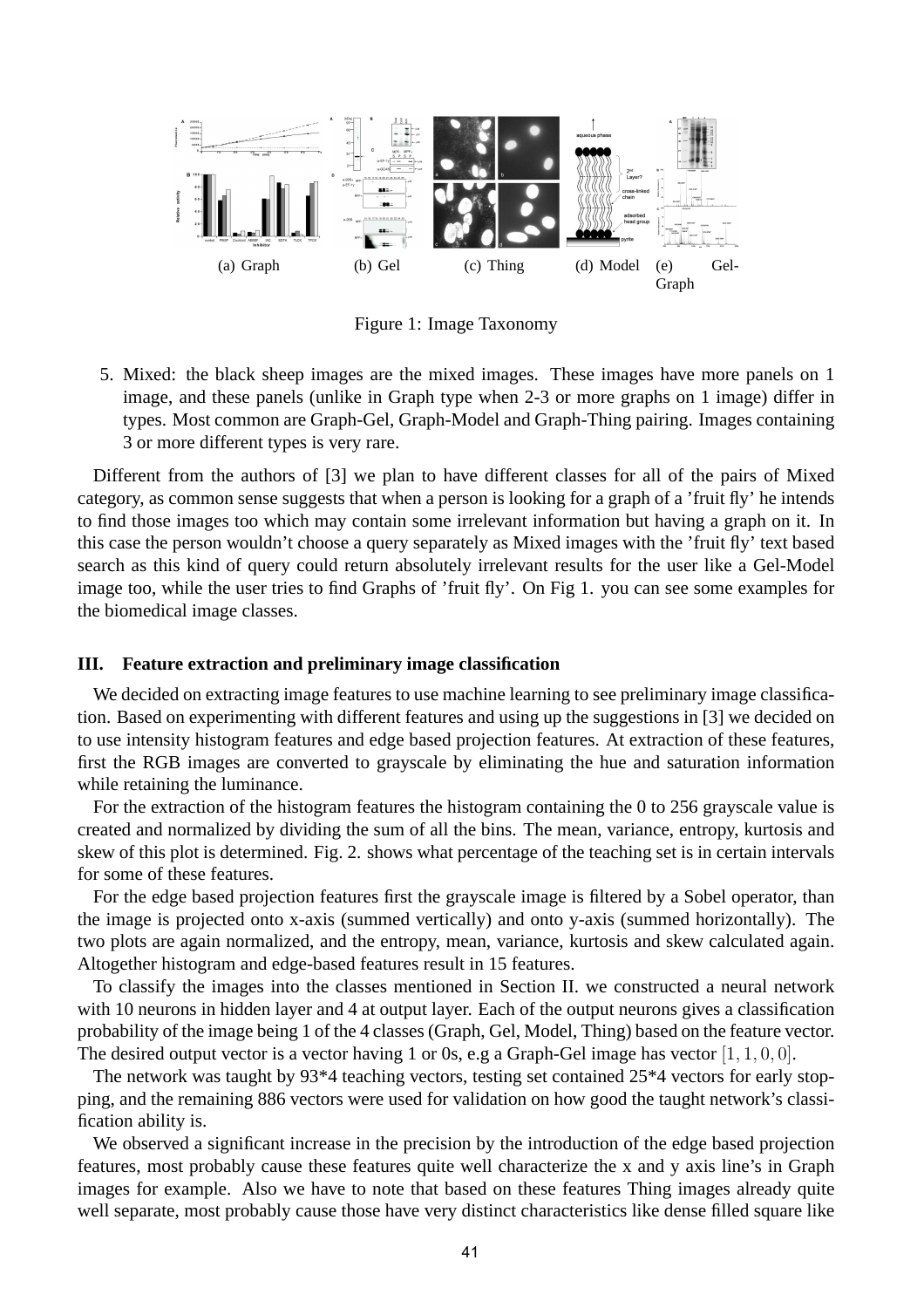

Figure 2: Some examples of feature distribution on the teaching sets



Figure 3: ROC curve of NN results and an example for a difficult paneled Gel-Model image

panels (microscope panels for example), while the worst performance is on models, as model images have big variance from hand drawn images to UML box diagrams, or protein sequences involving lot of characters and connecting lines. The ROC curve represents the TP/FP percentage ratio of the neural network's results on the validation set. To create this ROC curve a threshold from 0 to 1 is applied on each output neuron's result, and if the output number is higher than the threshold the given input sample is classified as one of the class represented by that neuron. Note that in this way one input sample can become member of more classes, which is important in order to handle Mix type images. See Fig. 3(a).

### **IV. Panel separation**

For any chance to handle Mixed Images an algorithm is needed to separate the sub-images, many times called panels on the biomedical image. Unfortunately in general biomedical databases images containing several panels are not always of compact panels (like microscope image panels of Fig. 1(c)) but sometimes a panel does not have a distinct square like boundary as in Fig. 3(b).

Panel separation starts by converting RGB images to grayscale, than finding a background threshold by Otsu's method and converting the greyscale image to binary image. On this binary image the bounding boxes of separated objects are calculated. The shortest distance between each object pairs' boundary boxes is calculated. As not the distance between object centroids are used but the distance measured between boundaries the standard clustering methods (K-means, subtractive clustering, . . . ) cannot be applied.